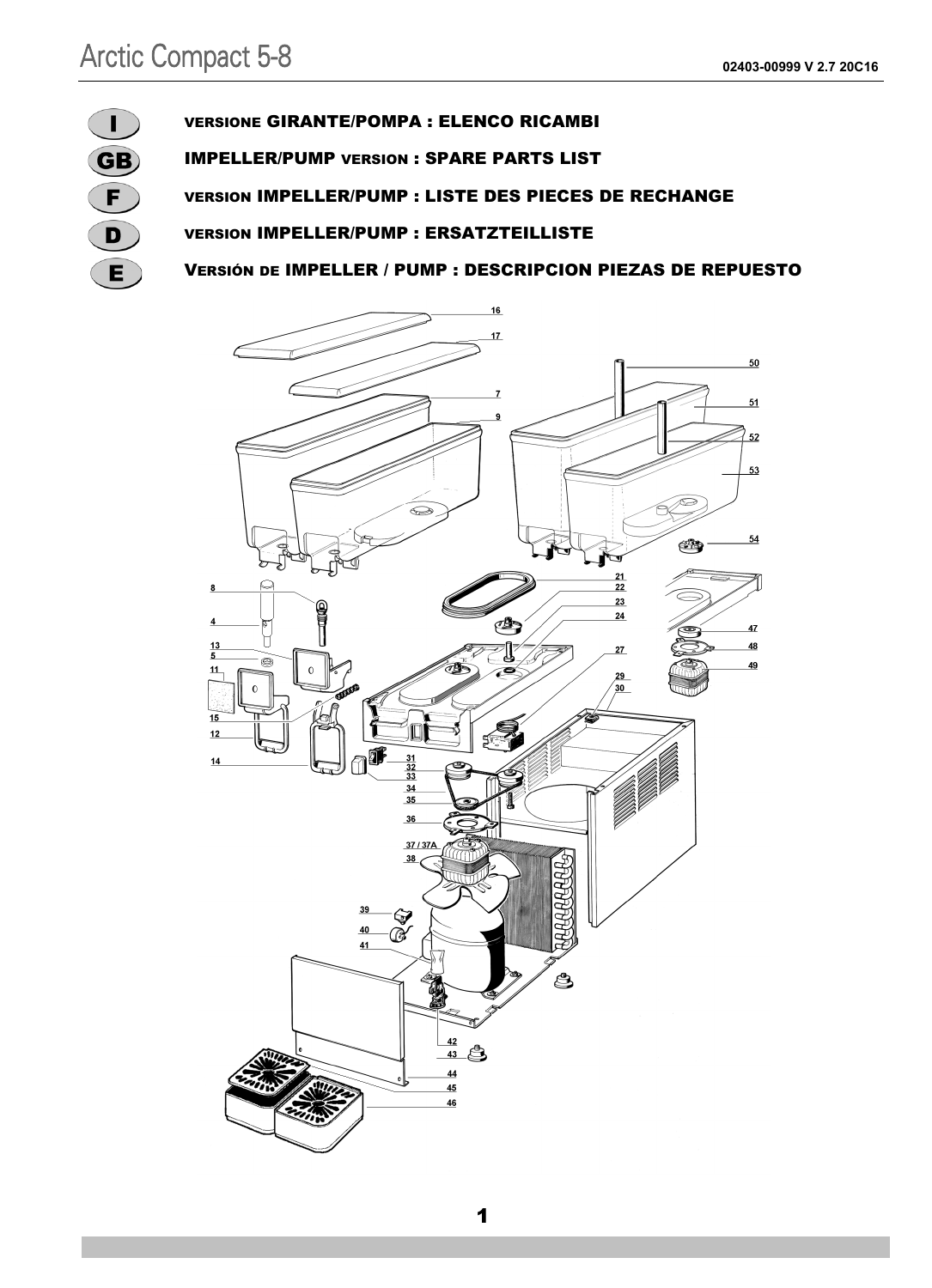|     |                             | 4 22800-21903 Pistone rubinetto                                    | Faucet piston                      | Piston du robinet                                      | Kolben für Hahn                     | Pistón del grifo              |
|-----|-----------------------------|--------------------------------------------------------------------|------------------------------------|--------------------------------------------------------|-------------------------------------|-------------------------------|
|     |                             | 5 10028-02503 Guarnizione rubinetto                                | Faucet gasket                      | Joint du robinet                                       | Dichtung                            | Junta del grifo               |
|     |                             | 7 22900-02010 Contenitore 8 It.                                    | 8 It bowl                          | Réservoir 8 It                                         | Behälter 8 It                       | Contenedor 8 It               |
|     |                             | 8 21703-00000 Gommino rubinetto                                    | Pinch tube                         | Tuyau du robinet                                       | Ausgabeventilrohr                   | Goma de grifo                 |
|     |                             | 9 22900-01910 Contenitore 5 It.                                    | 5 It bowl                          | Réservoir 5 It                                         | Behälter 5 It                       | Contenedor 5 It               |
|     | 11 10029-00020 Fotografia   |                                                                    | Picture                            | Photo                                                  | Dia                                 | Fotografia                    |
|     |                             | 12 22900-00500 Leva comando rubinetto                              | Push handle                        | Levier du robinet                                      | Ausgabe                             | Placa de mando<br>grifo       |
|     |                             | 13 22900-00800 Coprirubinetto                                      | Faucet cover                       | Couvercle du robinet                                   | Ventilkappe                         | Cubre grifo                   |
|     |                             | 14 22900-00501 Leva comando rubinetto                              | Push handle                        | Levier de débit                                        | Zapfhebel                           | Palanca de mando              |
|     |                             |                                                                    |                                    |                                                        |                                     | grifo                         |
|     |                             | 15 22800-02600 Molla rubinetto                                     | Faucet spring                      | Ressort du robinet                                     | Ventilfeder                         | Muelle grifo                  |
|     |                             | 16 22900-01300 Coperchio contenit. 8 lt.                           | 8 It bowl cover                    | Couvercle réservoir 8 It Behälterdeckel 8 It           |                                     | Tapa contenedor 8             |
|     |                             |                                                                    |                                    |                                                        |                                     | It                            |
|     |                             | 17 22900-01300 Coperchio contenit. 5 lt.                           | 5 It bowl cover                    | Couvercle réservoir 5 It Behälterdeckel 5 It           |                                     | Tapa contenedor 5<br>It       |
|     |                             | 21 22800-17200 Guarnizione contenitore                             | Bowl gasket                        | Joint du réservoir                                     | Behälterdichtung                    | Junta contenedor              |
|     |                             | 22 33900-01201 Girante pompa                                       | Impeller                           | Turbine de la pompe                                    | Pumpenrad                           | Turbina bomba                 |
|     |                             | 23 22900-00600 Perno centrale                                      | Central pivot                      | Pivot central                                          | Mittescharnierstift                 | Pivote central                |
|     |                             | 24 22040-00000 OR per perno centrale                               | Central pivot OR                   | OR du pivot central                                    | Mittescharnierstift OR              | OR del pivote cen-<br>tral    |
|     | 27 21087-00000 Termostato   |                                                                    | Thermostat                         | Thermostat                                             | Thermostat                          | Termostato                    |
|     | 29 10554-45000 Clip         |                                                                    | Clip                               | Clip                                                   | Clip                                | Clip                          |
| 30a | 88                          | Mobile                                                             | Cabinet                            | Carrosserie                                            | Gehaeuse                            | Caja                          |
| 30b | ooo                         | Mobile bianco                                                      | White cabinet                      | Carrosserie blanc                                      | Gehaeuse weiß                       | Caja blanco                   |
|     | 31 21125-00000 Interruttore |                                                                    | Switch                             | Interrupteur                                           | Schalter                            | Interruptor                   |
|     |                             | 32 33900-01052 Puleggia con cuscinetto,                            | Pulley, magnet and                 | Ensemble poulie,                                       | Scheibe mit Kugella-                | Polea con                     |
|     |                             | magnete e distanziale                                              | spacer assembly                    | aimant et entretoise                                   | ger, Magnet und<br>Büchse           | magneto y distan-<br>cial     |
|     |                             | 33 22800-05100 Protezione interruttore                             | Switch cap                         | Capuchon interrupteur Schalterabdeckung                |                                     | Protección inter-<br>ruptor   |
|     | 34 22900-03602 Cinghia      |                                                                    | Belt                               | Courroie                                               | Reimen                              | Correa                        |
|     |                             | 35 22800-02201 Puleggia per motore                                 | Driving pulley                     | Poulie motrice                                         | Scheibe für Motor                   | Polea motora                  |
|     |                             | 36 22800-04800 Staffa supporto motore                              | Motor bracket                      | Support du moteur                                      | Motorhaltebuegel                    | Placa soporte<br>motor        |
| 37  | ၀၀၀                         | Motore ventilatore/pompa Fan/pump motor for 1                      |                                    | Moteur ventilateur/                                    | Lüftermotor/pumpe für               | Motor ventilador/             |
|     |                             | per 1 vasca                                                        | bowl                               | pompe pour 1 réservoir 1 behälter                      |                                     | bomba por 1 con-<br>tenedor   |
| 37A | ၀၀၀                         | Motore ventilatore/pompa Fan/pump motor for 2, Moteur ventilateur/ |                                    |                                                        | Lüftermotor/pumpe für               | Motor ventilador/             |
|     |                             | per 2, 4 vasche                                                    | 4 bowls                            | pompe pour 2, 4 rés-<br>ervoir                         | 2, 4 ehälter                        | bomba por 2, 4<br>contenedor  |
| 38  | 000                         | Ventola                                                            | Fan                                | Hélice                                                 | Lüfterflügel                        | Aspas                         |
| 39  | ***                         | Relé                                                               | Relay                              | Relais                                                 | Start-Relais                        | Relé                          |
| 40  | $***$                       | Salvamotore                                                        | Overload protector                 | Protége moteur                                         | Motorsicherung                      | Guardamotor                   |
|     |                             | 41 22800-12700 Protezione passablocca-<br>cavo                     | Terminal block cover               | Protection borne                                       | Schutzkappe                         | Protección pasa-<br>cable     |
|     |                             | 42 22800-05500 Passabloccacavo                                     | Terminal block with<br>cable clamp | Borne et fixage du<br>câble                            | Anschlußklemme m.<br>Kabeleinfürung | Pasacable                     |
|     | 43 22800-10000 Piedino      |                                                                    | Rubber leg                         | Petit pied                                             | Justierfüße                         | Pie nivelador                 |
| 44a | 88                          | Pannello lato rubinetto                                            | Dispensing side panel              | Panneau côté robinet                                   | Front                               | Panel lado grifo              |
| 44b | 000                         | Pannello lato rubinetto                                            | White dispensing side              | Panneau côté robinet                                   | Front weiß                          | Panel lado grifo              |
|     |                             | bianco                                                             | panel                              | blanc                                                  |                                     | blanco                        |
| 45a | 000                         | Griglia cassetto raccogli-<br>gocce                                | Drip tray cover                    | Couvercle tiroir égoutt- Tropfgitter<br>oir            |                                     | Rejilla cajón                 |
| 45b | 000                         | Griglia cassetto raccogli-<br>gocce bianco                         | White drip tray cover              | Couvercle tiroir égoutt- Tropfgitter weiß<br>oir blanc |                                     | Rejilla cajón<br>blanco       |
| 46a | 000                         | Cassetto raccogligocce                                             | Drip tray                          | Tiroir égouttoir                                       | Tropfschale                         | Cajón recoge-<br>gotas        |
| 46b | 000                         | Cassetto raccogligocce<br>bianco                                   | White drip tray                    | Tiroir égouttoir blanc                                 | Tropfschale weiß                    | Cajón recoge-<br>gotas blanco |
|     |                             | 47 33800-00803 Magnete motore per 1, 3                             | Motor magnet for 1, 3              | Aimant du moteur pour Motorrad für 1, 3                |                                     | Embrague magne-               |
|     |                             | vasche                                                             | bowls                              | 1, 3 réservoir                                         | behälter                            | tico por 1, 3 conte-<br>nedor |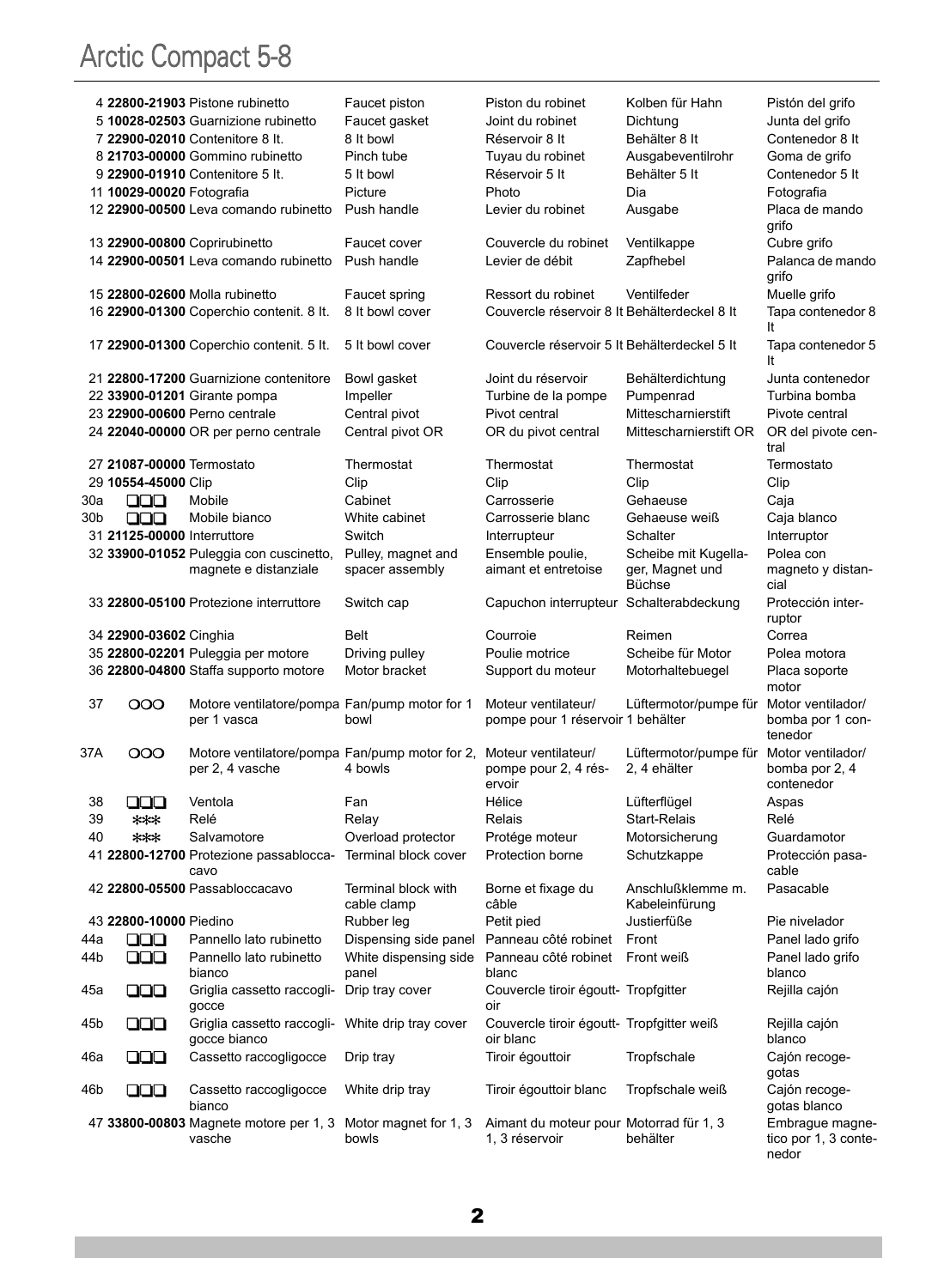|    |          | 48 22800-04800 Staffa supporto motore     | Motor bracket                         | Support du moteur                                                         | Motorhaltebuegel                                                   | Placa soporte<br>motor                             |
|----|----------|-------------------------------------------|---------------------------------------|---------------------------------------------------------------------------|--------------------------------------------------------------------|----------------------------------------------------|
| 49 | 000      | Motore per 3 vasche                       | Pump motor 3 bowls                    | Moteur de la pompe 3<br>réservoir                                         | Pumpenmotor für 3<br>behälter                                      | Motor bomba por 3<br>contenedor                    |
|    |          | 50 22900-00203 Tubo mandata 8lt           | 8lt Spray tube                        | Tube refoulement<br>pompe 8lt                                             | Sprührohr 8lt                                                      | Tubo bomba para<br>contenedor 8 I                  |
|    |          | 51 22900-02000 Contenitore 8 It.          | 8 It bowl                             | Réservoir 8 It                                                            | Behälter 8 It                                                      | Contenedor 8 I<br>linea P                          |
|    |          | 52 22900-00202 Tubo mandata 5lt           | 5It Spray tube                        | Tube refoulement<br>pompe 5lt                                             | Sprührohr 5lt                                                      | Tubo bomba para<br>contenedor 5 I                  |
|    |          | 53 22900-01900 Contenitore 5 It.          | 5 It bowl                             | Réservoir 5 It                                                            | Behälter 5 It                                                      | Contenedor 5 I<br>linea P                          |
| 54 | $\infty$ | Girante pompa 5-8lt                       |                                       | Pump impeller for 5-8lt Turbine de la pompe 5- Pumpenrad für 5-8lt<br>8lt |                                                                    | Turbina bomba<br>linea P                           |
|    |          | OOO/QQQ Vedere tabella                    | See table                             | Voir tableau                                                              | Siehe Tabelle                                                      | Ver tabla                                          |
|    | ***      | Ordinare con sigla<br>riportata sul pezzo | Please order what<br>printed on piece | <b>Mentionner indicatif</b><br>imprimé sur la pièce                       | Diese Teile bitte anhand der<br>aufgedruckten Nummern<br>bestellen | Pedir com la identificación<br>marcada en la pieza |
|    |          |                                           |                                       |                                                                           |                                                                    |                                                    |

| റററ |               |                  |                  | 000             |             |                         |             |             |
|-----|---------------|------------------|------------------|-----------------|-------------|-------------------------|-------------|-------------|
|     | 230-240V 50Hz | <b>115V 60Hz</b> | <b>220V 60Hz</b> |                 | 1/L.        | 21.                     | 31.         | 41.         |
| 37  | 22800-18980   | 22800-18981      | 22800-18982      | 30a             | 22900-03210 | 22900-03211             | 22900-03212 | 22900-03213 |
| 37A | 22900-03010   | 22900-03011      | 22900-03012      | 30 <sub>b</sub> | 22911-03210 | 22911-03211             | 22911-03212 | 22911-03213 |
| 49  | 22800-04705   | 22800-04706      | 22800-04708      | 38              | 22900-00403 | 22900-00401             | 22900-00401 | 22900-00401 |
| 54  | 33900-01204   | 33900-01205      | 33900-01205      | 44а             | 22900-03110 | 22900-03111             | 22900-03112 | 22900-03113 |
|     |               |                  |                  | 44 <sub>b</sub> | ۰           | 22900-03121             |             |             |
|     |               |                  |                  | 45а             | 22800-00500 | 22800-00510 22800-00510 |             | 22800-00510 |
|     |               |                  |                  | 45 <sub>b</sub> | 22800-00561 | 22800-00562 22800-00562 |             | 22800-00562 |
|     |               |                  |                  | 46а             | 22800-00602 | 22800-00611             | 22800-00611 | 22800-00611 |
|     |               |                  |                  | 46b             | 22800-00601 | 22800-00662             | 22800-00662 | 22800-00662 |
|     |               |                  |                  |                 |             |                         |             |             |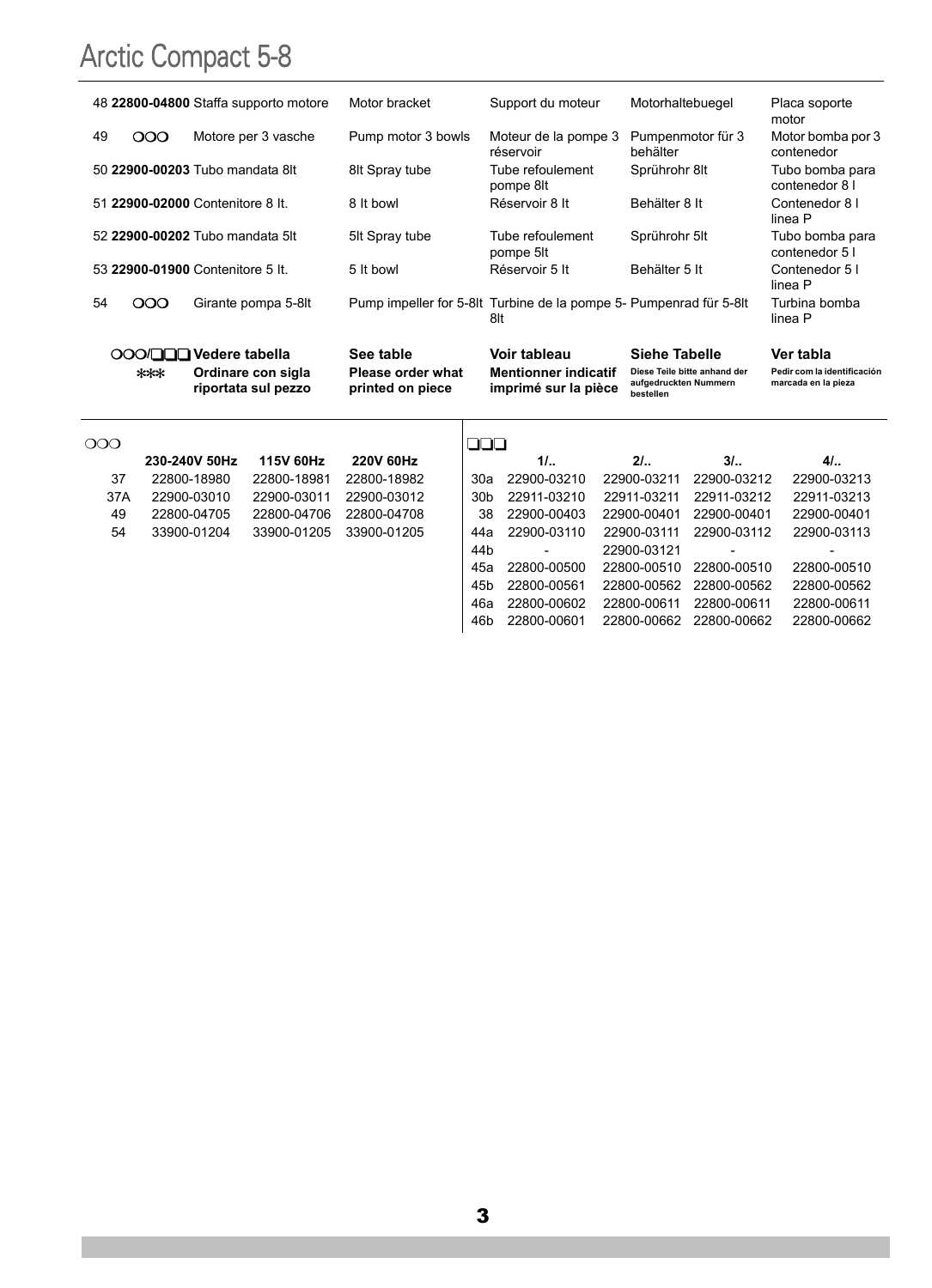

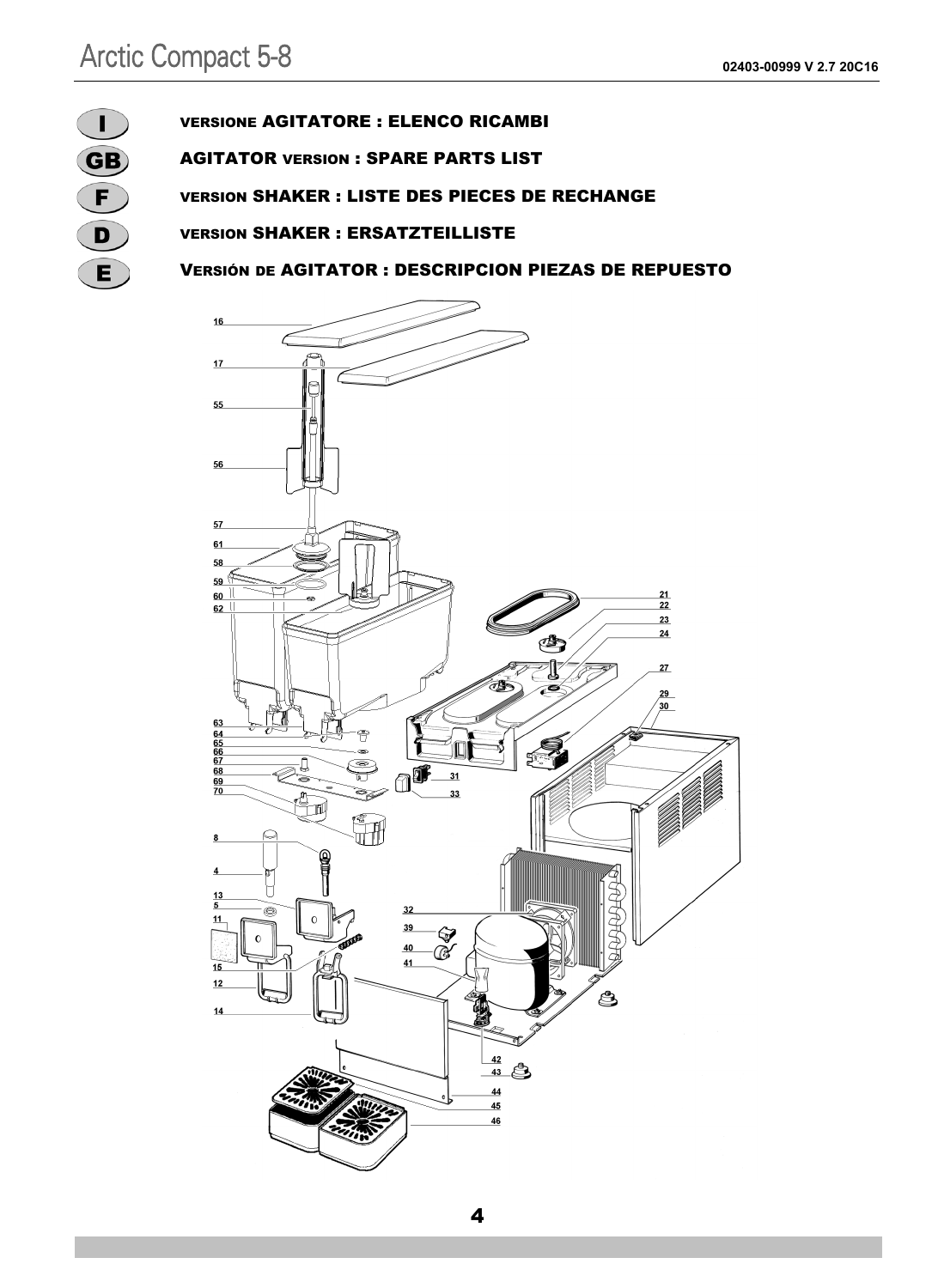|     |                              | 4 22800-21903 Pistone rubinetto                                         | Faucet piston                      | Piston du robinet                                      | Kolben für Hahn                           | Pistón del grifo                |
|-----|------------------------------|-------------------------------------------------------------------------|------------------------------------|--------------------------------------------------------|-------------------------------------------|---------------------------------|
|     |                              | 5 10028-02503 Guarnizione rubinetto                                     | Faucet gasket                      | Joint du robinet                                       | Dichtung                                  | Junta del grifo                 |
|     |                              | 8 21703-00000 Gommino rubinetto                                         | Pinch tube                         | Tuyau du robinet                                       | Ausgabeventilrohr                         | Goma de grifo                   |
|     | 11 10029-00020 Fotografia    |                                                                         | Picture                            | Photo                                                  | Dia                                       | Fotografia                      |
|     |                              | 12 22900-00500 Leva comando rubinetto                                   | Push handle                        | Levier du robinet                                      | Ausgabe                                   | Placa de mando<br>grifo         |
|     |                              | 13 22900-00800 Coprirubinetto                                           | Faucet cover                       | Couvercle du robinet                                   | Ventilkappe                               | Cubre grifo                     |
|     |                              | 14 22900-00501 Leva comando rubinetto                                   | Push handle                        | Levier de débit                                        | Zapfhebel                                 | Palanca de mando<br>grifo       |
|     |                              | 15 22800-02600 Molla rubinetto                                          | Faucet spring                      | Ressort du robinet                                     | Ventilfeder                               | Muelle grifo                    |
|     |                              | 21 22800-17200 Guarnizione contenitore                                  | Bowl gasket                        | Joint du réservoir                                     | Behälterdichtung                          | Junta contenedor                |
|     |                              | 22 33900-01201 Girante pompa                                            | Impeller                           | Turbine de la pompe                                    | Pumpenrad                                 | Turbina bomba                   |
|     |                              | 23 22900-00600 Perno centrale                                           | Central pivot                      | Pivot central                                          | Mittescharnierstift                       | Pivote central                  |
|     |                              | 24 22040-00000 OR per perno centrale                                    | Central pivot OR                   | OR du pivot central                                    | Mittescharnierstift OR                    | OR del pivote central           |
|     | 27 21087-00000 Termostato    |                                                                         | Thermostat                         | Thermostat                                             | Thermostat                                | Termostato                      |
|     | 29 10554-45000 Clip          |                                                                         | Clip                               | Clip                                                   | Clip                                      | Clip                            |
| 30a | 88                           | Mobile                                                                  | Cabinet                            | Carrosserie                                            | Gehaeuse                                  | Caja                            |
| 30b | 000                          | Mobile bianco                                                           | White cabinet                      | Carrosserie blanc                                      | Gehaeuse weiß                             | Caja blanco                     |
|     | 31 21125-00000 Interruttore  |                                                                         | Switch                             | Interrupteur                                           | Schalter                                  | Interruptor                     |
| 32  | 000                          | Motore ventilatore                                                      | Fan motor                          | Moteur ventilateur                                     | Lüftermotor                               | Motor ventilador                |
|     |                              | 33 22800-05100 Protezione interruttore                                  | Switch cap                         | Capuchon interrupteur Schalterabdeckung                |                                           | Protección inter-<br>ruptor     |
| 39  | ***                          | Relé                                                                    | Relay                              | Relais                                                 | Start-Relais                              | Relé                            |
| 40  | ***                          | Salvamotore                                                             | Overload protector                 | Protége moteur                                         | Motorsicherung                            | Guardamotor                     |
|     |                              | 41 22800-12700 Protezione passablocca-<br>cavo                          | Terminal block cover               | Protection borne                                       | Schutzkappe                               | Protección pasa-<br>cable       |
|     |                              | 42 22800-05500 Passabloccacavo                                          | Terminal block with<br>cable clamp | Borne et fixage du<br>câble                            | Anschlußklemme m.<br>Kabeleinfürung       | Pasacable                       |
|     |                              |                                                                         |                                    |                                                        |                                           |                                 |
|     | 43 22800-10000 Piedino       |                                                                         | Rubber leg                         | Petit pied                                             | Justierfüße                               | Pie nivelador                   |
| 44a | 88                           | Pannello lato rubinetto                                                 | Dispensing side panel              | Panneau côté robinet                                   | Front                                     | Panel lado grifo                |
| 44b | 000                          | Pannello lato rubinetto<br>bianco                                       | White dispensing side<br>panel     | Panneau côté robinet<br>blanc                          | Front weiß                                | Panel lado grifo<br>blanco      |
| 45a | 88                           | Griglia cassetto raccogli-<br>gocce                                     | Drip tray cover                    | Couvercle tiroir égoutt- Tropfgitter<br>oir            |                                           | Rejilla cajón                   |
| 45b | 000                          | Griglia cassetto raccogli-<br>gocce bianco                              | White drip tray cover              | Couvercle tiroir égoutt- Tropfgitter weiß<br>oir blanc |                                           | Rejilla cajón<br>blanco         |
| 46a | 000                          | Cassetto raccogligocce                                                  | Drip tray                          | Tiroir égouttoir                                       | Tropfschale                               | Cajón recoge-<br>gotas          |
| 46b | 88                           | Cassetto raccogligocce<br>bianco                                        | White drip tray                    | Tiroir égouttoir blanc                                 | Tropfschale weiß                          | Cajón recoge-<br>gotas blanco   |
|     |                              | 55 22900-05603 Albero trascinamento 8lt                                 | Driving shaft 8lt                  | Arbre d'entraînement<br>8lt                            | Antriebswelle 8lt                         | Eje transmisión 8lt             |
|     | 56 22900-05410 Agitatore 8lt |                                                                         | Stirrer 8lt                        | Brasseur 8lt                                           | Rührwerk 8lt                              | Agitador 8lt                    |
|     |                              | 57 22900-05503 Albero centrale 8lt                                      | Central shaft 8lt                  | Arbre central 8lt                                      | Zentralwelle 8lt                          | Eje central 8lt                 |
|     |                              | 58 22900-05710 Guarnizione albero cen-<br>trale                         | Central shaft seal                 | Joint d'arbre centrale                                 | Zentral-Wellendichtung Sello del eje cen- | tral                            |
|     |                              | 59 22900-05700 OR per albero centrale                                   | Central shaft OR.                  | Joint OR pour arbre<br>central                         | 0-Ring für Zentralwelle OR para eje cen-  | tral                            |
|     |                              | 60 10533-01303 Dado d'ottone                                            | brass nut                          | écrou en laiton                                        | Messingnuß                                | dado d'ottone                   |
|     |                              | 61 22900-02020 Contenitore 8lt. per agita- 8 I bowl for stirrer<br>tore |                                    | Cuve 8 I pour brasseur Behälter 8 I für                | Rührwerk                                  | Contenedor 8 I<br>para agitador |
|     | 62 33900-01203 Agitatore     |                                                                         | Stirrer                            | <b>Brasseur</b>                                        | Rührwerk                                  | Agitador                        |
|     |                              | 63 22900-00020 Contenitore 5lt. per agita- 5 I bowl for stirrer<br>tore |                                    | Cuve 5I pour brasseur Behälter 5 I für                 | Rührwerk                                  | Contenedor 5 I<br>para agitador |
|     |                              | 64 22900-02502 Perno centrale                                           | Central pivot                      | Pivot central                                          | Mittescharnierstift                       | Pivote central                  |
|     |                              | 65 22900-02503 Ranella di rasamento                                     | Washer                             | Rondelle                                               | Scheibe                                   | Arandela                        |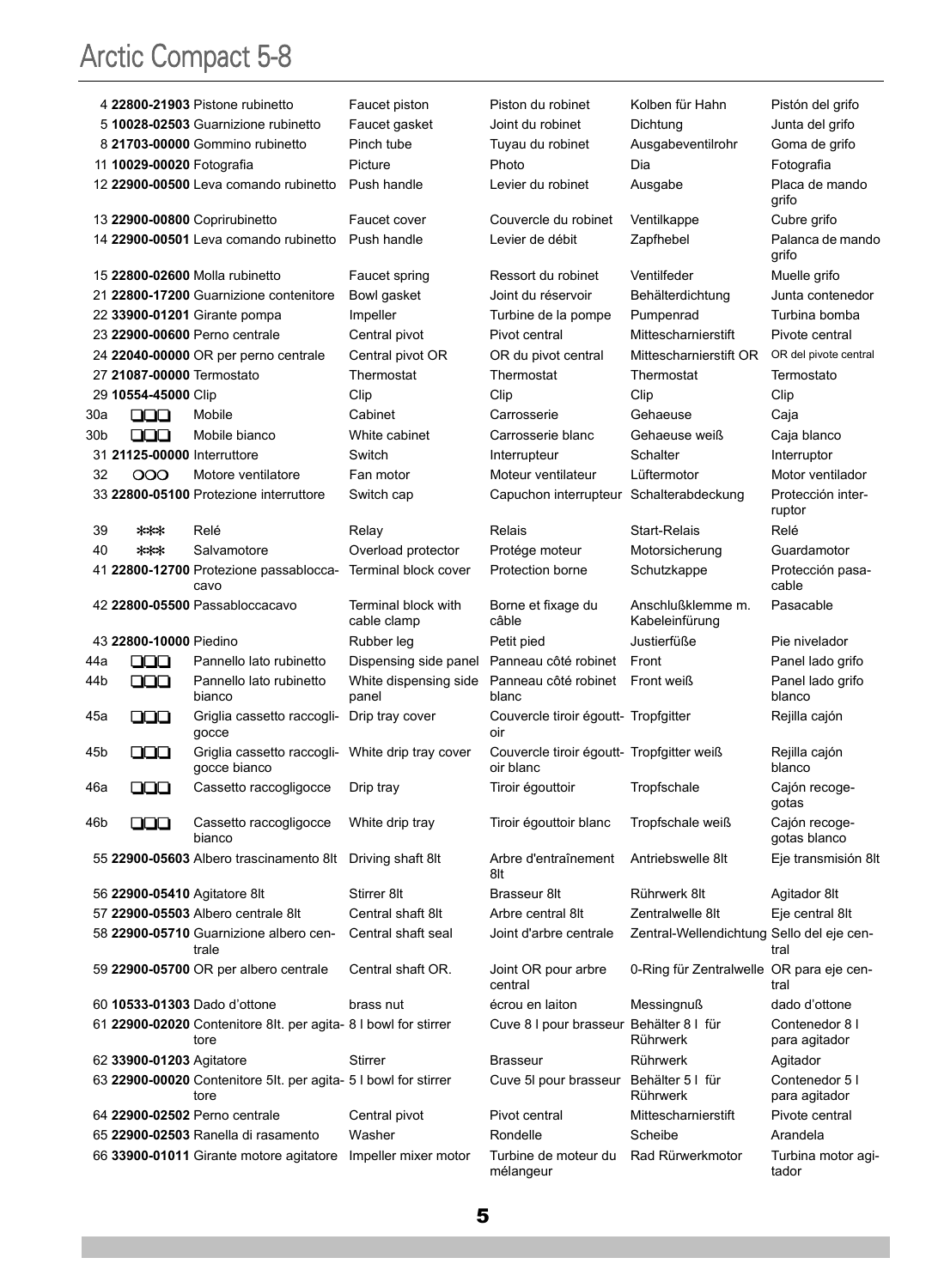|                        |       | centrale         | 67 22900-05800 Perno filettato per albero | Threaded bolt shaft<br>Central        |                 | Boulon fileté du Central Gewindebolzen Welle        | Central                                          |                   | Perno roscado del<br>eje central                         |
|------------------------|-------|------------------|-------------------------------------------|---------------------------------------|-----------------|-----------------------------------------------------|--------------------------------------------------|-------------------|----------------------------------------------------------|
| 68                     | ooo   |                  | Staffa supporto motore                    | Pump motor bracket                    |                 | Support du moteur de<br>la pompe                    | Motorhaltebuegel                                 |                   | Placa soporte<br>motor bomba                             |
| 69                     | 000   | Motore agitatore |                                           | Mixer motor                           |                 | Moteur du mélangeur                                 | Rürwerkmotor                                     |                   | Motor agitador                                           |
| 70                     | 000   | Motore agitatore |                                           | Mixer motor                           |                 | Moteur du mélangeur                                 | Rürwerkmotor                                     |                   | Motor agitador                                           |
| OOOOOOO Vedere tabella |       |                  | See table                                 |                                       | Voir tableau    | Siehe Tabelle                                       |                                                  | Ver tabla         |                                                          |
|                        | $***$ |                  | Ordinare con sigla<br>riportata sul pezzo | Please order what<br>printed on piece |                 | <b>Mentionner indicatif</b><br>imprimé sur la pièce | Diese Teile bitte<br>anhand der<br>aufgedruckten | Nummern bestellen | Pedir com la<br>identificación<br>marcada en la<br>pieza |
| $\rm{OOO}$             |       |                  |                                           |                                       | 88              |                                                     |                                                  |                   |                                                          |
|                        |       |                  |                                           |                                       |                 |                                                     |                                                  |                   |                                                          |
|                        |       | 230-240V 50Hz    | <b>115V 60Hz</b>                          | <b>220V 60Hz</b>                      |                 | 11                                                  | 21.                                              | 31.               | 41.                                                      |
| 32                     |       | 22800-07600      | 22800-07601                               | 22800-07600                           | 30a             | 22900-03210                                         | 22900-03211                                      | 22900-03212       | 22900-03213                                              |
| 69                     |       | 33800-06700      | 33800-06701                               | 33800-06700                           | 30b             | 22911-03210                                         | 22911-03211                                      | 22911-03212       | 22911-03213                                              |
| 70                     |       | 22900-03500      | 22900-03501                               | 22900-03500                           | 44a             | 22900-03110                                         | 22900-03111                                      | 22900-03112       | 22900-03113                                              |
|                        |       |                  |                                           |                                       | 44 <sub>b</sub> |                                                     | 22900-03121                                      |                   |                                                          |
|                        |       |                  |                                           |                                       | 45a             | 22800-00500                                         | 22800-00510                                      | 22800-00510       | 22800-00510                                              |
|                        |       |                  |                                           |                                       | 45 <sub>b</sub> | 22800-00561                                         | 22800-00562                                      | 22800-00562       | 22800-00562                                              |

46b 22800-00601 22800-00662 22800-00662 22800-00662 68 22900-02505 22900-02510 - 2 x 22900-02510